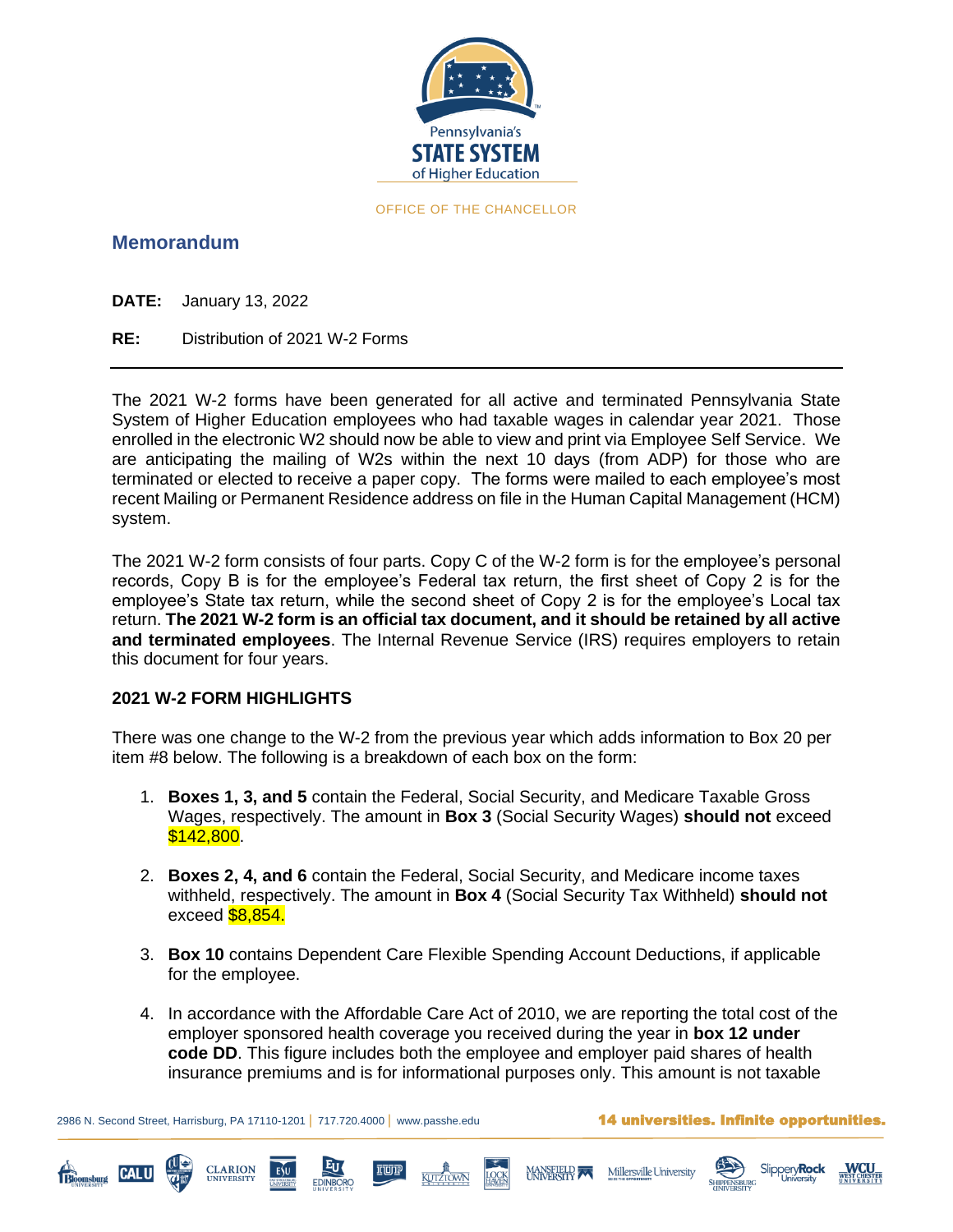Distribution of 2021 W-2 Forms January 13, 2021 Page 2

- 5. **Box 12, code EE** will include after-tax contributions to a Roth 457(b) retirement plan offered by government employers.
- 6. **Boxes 16 and 17** contain the State Taxable Gross Wages and the State Income Tax withheld, respectively, for the applicable State indicated in **Box 15**.
- 7. **Boxes 18 and 19** contain the Local Taxable Wages and the Local Income Tax Withheld.
- 8. **Box 20** Per Act 18 of 2018 entries in box 20 (Locality Name) of the employee's copy of the Form W-2 must contain the six-digit code for the employee's work location PSD code and the two-digit PSD code for the Tax Collection District (i.e., county) where the tax was remitted. The State System remits all local taxes to Lancaster County (PSD 36). This change will be reflected on the 2021 W-2.
- 9. Detailed explanations of the codes used in **Box 12** are printed on the back of Copy B to be filed with the Federal Tax Return.

## 10. **Box 14 may include one or more of the following:**

- *Retirement Plan Contributions (SERS, PSERS, or ARP)*
- *Pre-Tax Benefit Programs*
	- $\circ$  Payroll deductions covered under the Internal Revenue Code Section 125 for flexible spending account programs are also shown in this box. These include deductions for:
	- o Health insurance premiums
	- o Health Care Flexible Spending Account (HCFSA)
- *Other deductions such as:* 
	- o Union Dues
	- o Taxable Automobile
	- o Taxable Moving Expenses
	- o Maintenance Taxable and Nontaxable

## **NOTE: Employee health insurance premiums and employee HCFSA contributions are grouped**

**together and described as Flexible Spending Account (FLX SP AC) contributions in Box 14.** 

**Wages paid in 2021 under the Families First Coronavirus Response Act (FFCRA):**